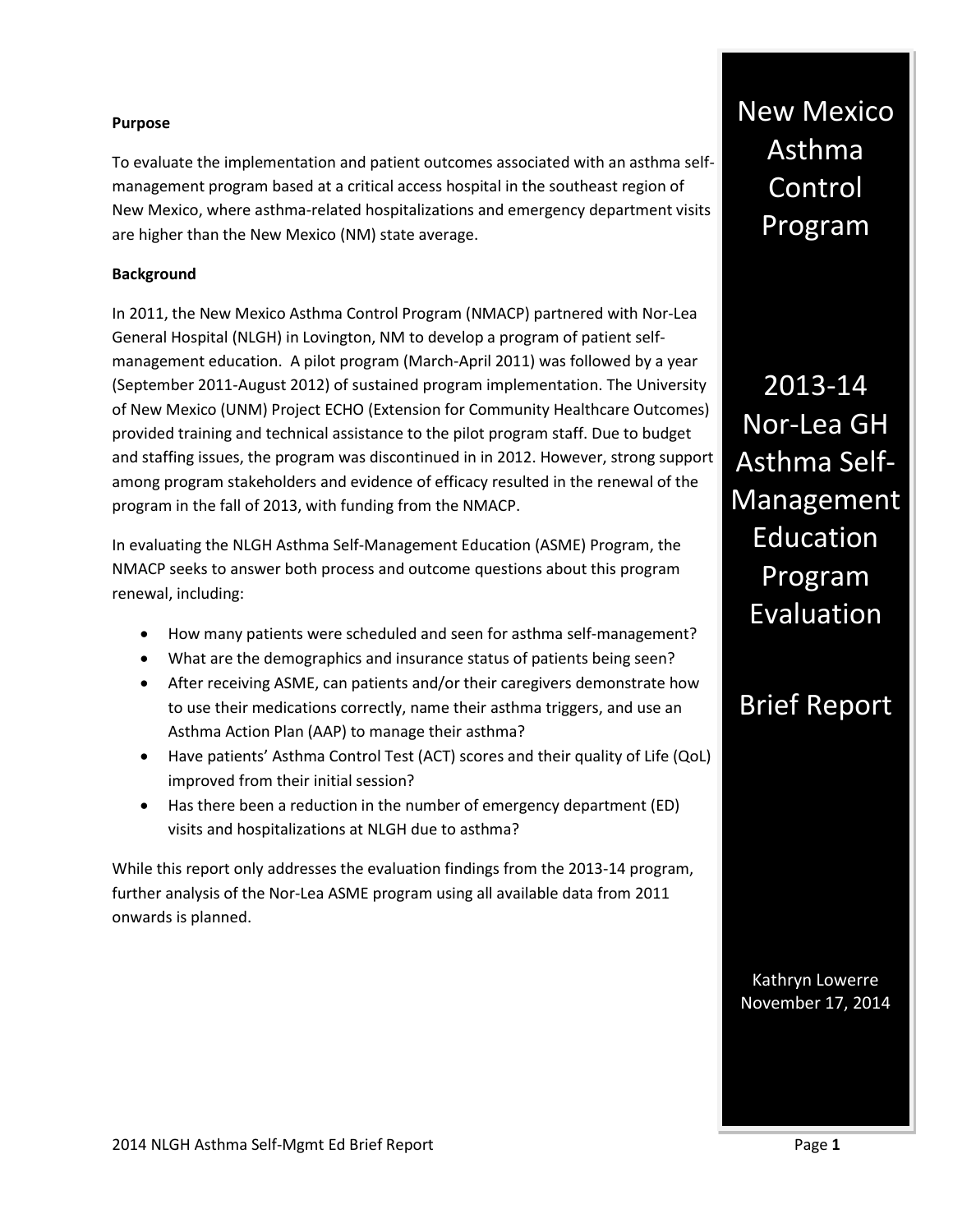#### **Implementation**

Three NLGH staff members (two respiratory therapists and a nurse) in the Cardio-Pulmonary Rehabilitation Unit provide asthma self-management education (ASME) in English and Spanish for patients and caregivers. The nurse and one of the respiratory therapists are certified asthma educators (AE-C) and the other has been studying to take the certification exam. Asthma patients are typically identified and referred for self-management education by NLGH staff, although outreach to other potential referral sources, including physicians who see asthma patients through Children's Medical Services (CMS), are ongoing.

The asthma education staff contact and schedule visits with patients. An initial session with the asthma educator lasts 90 minutes. Second visits are usually scheduled two to four weeks after the initial visit, with a third follow-up visit three months afterwards. However, the scheduling of visits is flexible to accommodate patients' varied needs for self-management assistance and their availability.<sup>1</sup>

#### *Patient and Provider Participation*

The majority of scheduled appointments (61 out of 77, or 79.2%) took place. Only three out of 43 patients (7.0%) who had been referred for ASME failed to attend a single session.<sup>2</sup> Spanish language translation was provided for 29 ASME sessions (47.5%). The average (mean) number of sessions per patient was 1.5 (range 1 to 3). Forty patients completed one visit; of those, 14 completed a second visit, and seven completed a third visit.

As previously noted, the Nor-Lea ASME program restarted in October 2013 after several months' hiatus. During the initial weeks of the program's availability, referrals and patient encounters were slow to build. However, increased recruitment and better scheduling (for example, aligning sessions with the office hours of Dr. Sonia Murillo, the pediatrician who has been a pillar of the program since its inception in 2011) resulted in a dramatic increase in the number of patients seen during the final weeks of this contract period (July 27 through September 5, 2014). Over 90 percent of referrals came from NLGH clinics, with 36 patients (81.8% of total) referred by Dr. Murillo.<sup>3</sup>

Given that the numbers seen in Figure 1 for September 2014 only represent the first week of the month, it is anticipated that the 2014 fall monthly totals will be higher than in 2012. Also, given that many of the visits logged were first visits, it is likely that a proportion of those patients will be returning for second and third visits.

 $\overline{\phantom{a}}$ 

<sup>&</sup>lt;sup>1</sup> Issues affecting scheduling include (but are not limited to) parental work schedules, balancing the needs of multiple children or family members, and the availability of transportation for (non-urgent) clinic visits.

<sup>&</sup>lt;sup>2</sup> This is consistent with participation during the early pilot phase of the program, and appreciably higher than that during the 2011-2012 year (only 58%). For the results from these earlier program periods, see the reports submitted in January and August 2012. Summary fact sheets are available on the NMACP web site.

<sup>3</sup> These percentages are consistent with data from 2011 and 2012.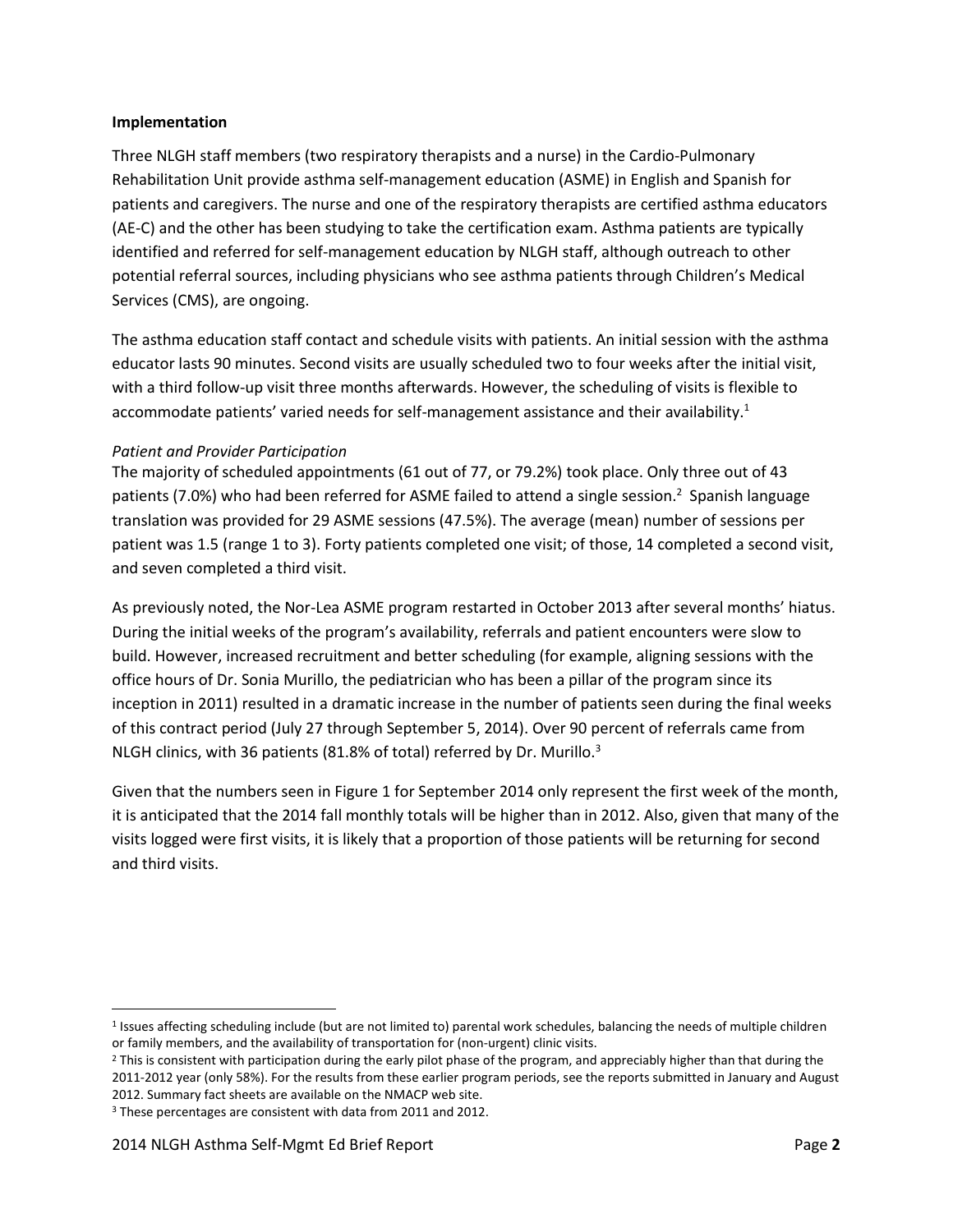

**Figure 1. Chronology: Number of Patients Seen for Each Visit Type from October 5, 2013 through September 5, 2014**

Some of the changes in visit numbers from month to month may reflect seasonal changes in healthcare utilization related to asthma. In addition, families preparing for the new school year often bring children in for visits to their healthcare providers (HCPs) in August, and may need their HCPs to sign off on an Asthma Action Plan (AAP) or sports physicals for school.

# *Patient Demographics*

Demographic information was collected for all patients, including the three who were referred for ASME but never attended a session. As in previous years, there were more male patients than female ones, and the majority of patients seen were Hispanic (Table 1a).

|  |  | Table 1a. Patient Sex, Race/Ethnicity, and Language Preference |  |  |
|--|--|----------------------------------------------------------------|--|--|
|--|--|----------------------------------------------------------------|--|--|

| Sex, Race/Ethnicity, & Language      | <b>Number</b> | <b>Percent</b> |
|--------------------------------------|---------------|----------------|
| Gender (M)                           | 26            | 65.0%          |
| Gender (F)                           | 14            | 35.0%          |
| Race/Ethnicity (White, non-Hispanic) | 8             | 20.0%          |
| <b>Race/Ethnicity (Hispanic)</b>     | 32            | 80.0%          |
| <b>Preferred Language (English)</b>  | 27            | 67.5%          |
| <b>Preferred Language (Spanish)</b>  | 13            | 32.5%          |

Among the 40 patients who participated in at least one session with an asthma educator, the majority were between the ages of four and eleven (Table 1b). During this program period, no adults were seen for ASME.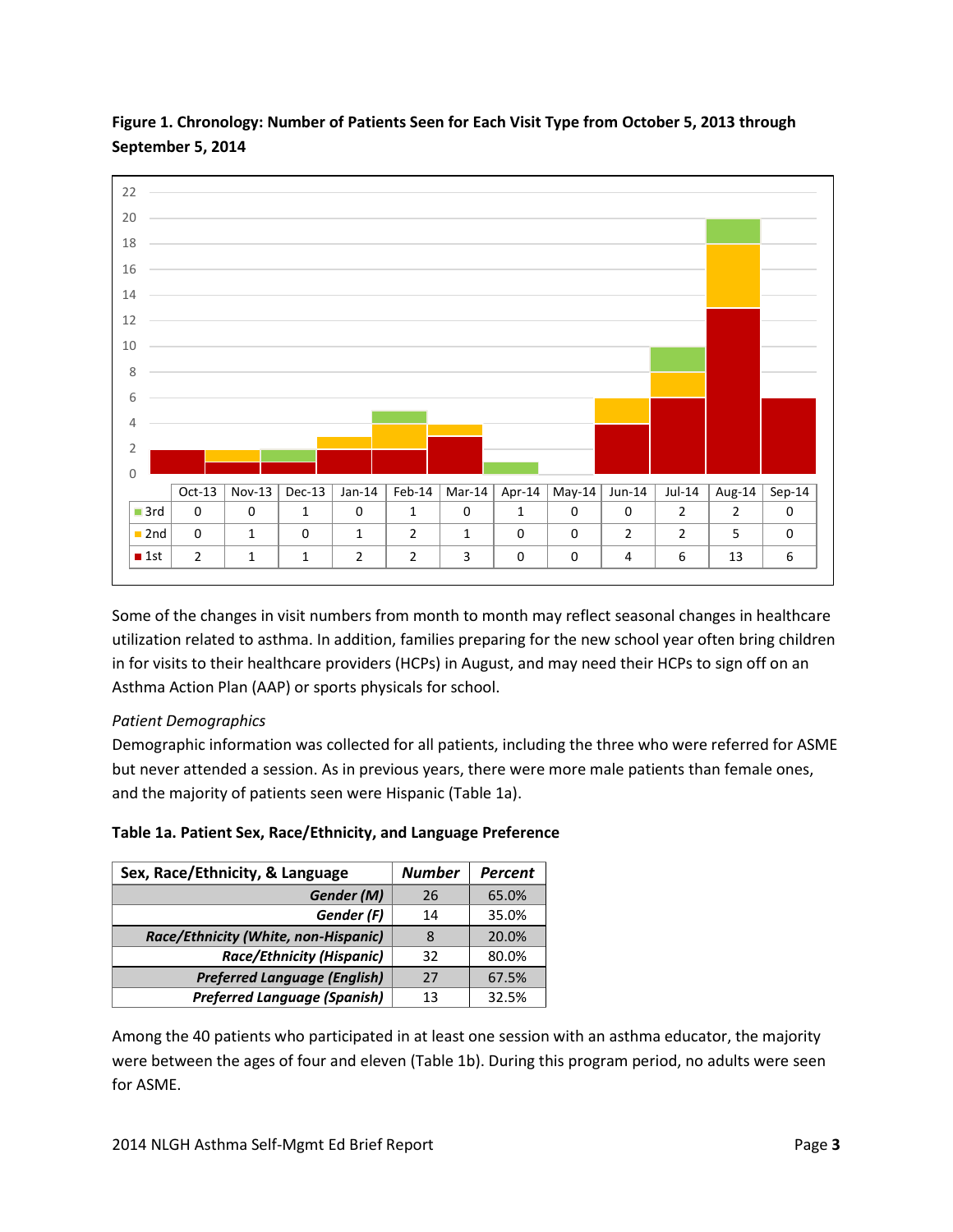#### **Table 1b. Patient Age Groups**

| <b>Age Group</b>        | <b>Number</b> | Percent |
|-------------------------|---------------|---------|
| Age Group (< 4 years)   |               | 2.5%    |
| Age Group (4-11 years)  | 32            | 80.0%   |
| Age Group (12-18 years) |               | 17.5%   |
| Age Group (> 18 years)  |               | 0.0%    |

Patient age in years (Figure 2) was calculated using their date of birth and the date of referral to ASME.<sup>4</sup> The mean age (using whole years) was 7.9 years, and the median age was 6 years, with a range from 3 to 16 years.



**Figure 2. Number of Patients of Each Age Seen from October 5, 2013 through September 5, 2014**

The majority of patients seen (n=33, 82.5%) had insurance through Medicaid. Six patients (15.0%) had private insurance. One patient was reported as having both Medicaid and private insurance at different times.

The three patients who did not complete a session did not show great demographic variation from those who did. They were ages four, eight, and 17. Two were listed as White, non-Hispanic and one as Hispanic. Two were male and one was female. All three had English listed as their preferred language. However, only one patient who did not complete a session had Medicaid and two were without insurance.

# *Components of Patient Education*

 $\overline{\phantom{a}}$ 

As in previous program years, the asthma educator documented the topics discussed and reviewed with the patient and/or caregiver at each session. The content and delivery of the ASME sessions conform to the 2007 National Asthma Education and Prevention Program (NAEPP) Guidelines by having ASME

<sup>4</sup> Unless the date of referral was one week or less from the patient's birth date, in which case they were considered to have reached that birthday.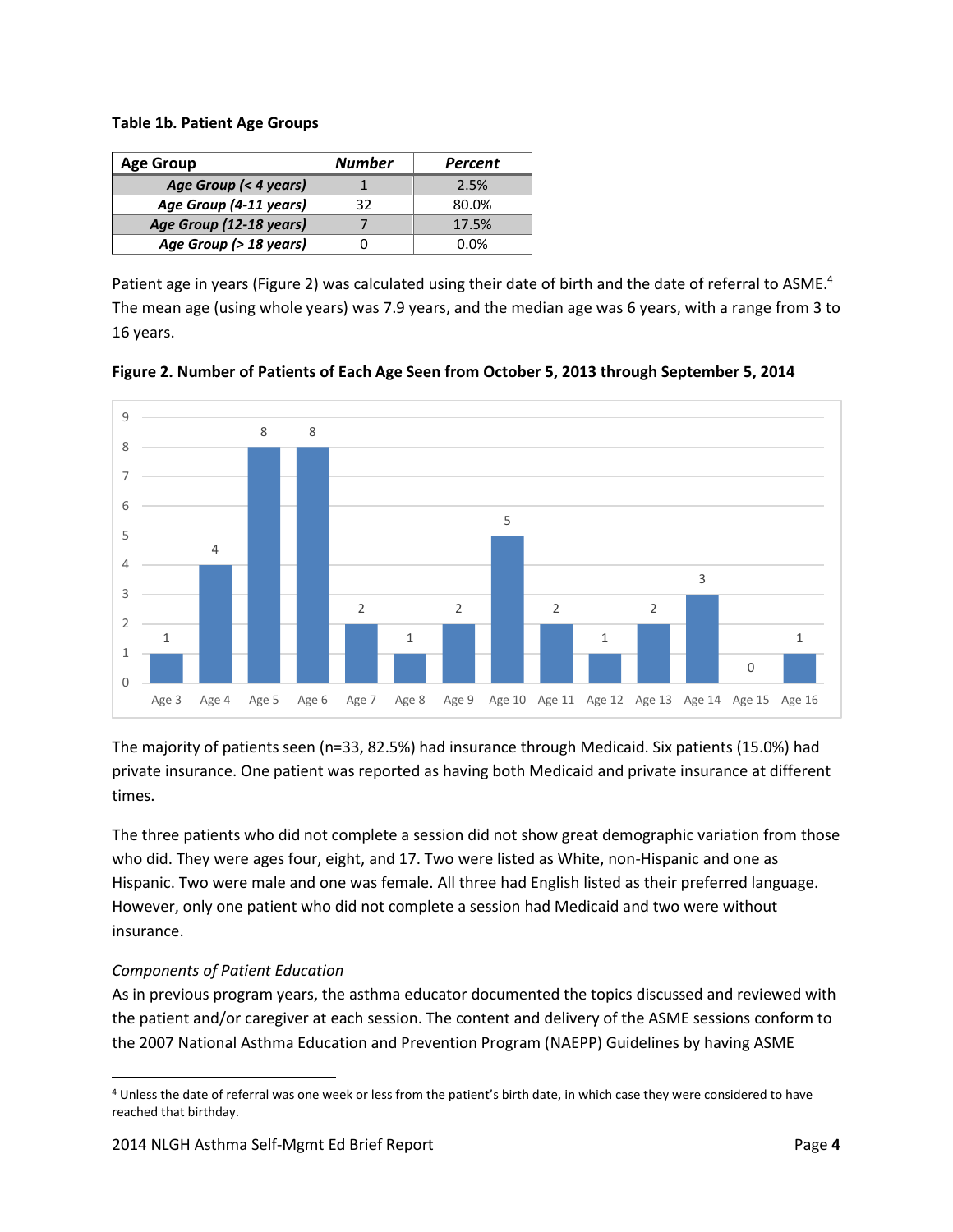taught by health professionals trained in asthma self-management, being clinic-based, using an Asthma Action Plan (AAP), developing partnerships with patients and families, and by introducing key messages and essential skills at the first session (since not all patients will complete more than one session).<sup>5</sup> Educational material and reminders are adjusted to the needs of patients who return for additional sessions.

| <b>Topic</b>                         | 1st Visit (n=40) |      | 2nd Visit ( $n=14$ ) |       | 3rd Visit $(n=7)$ |       |
|--------------------------------------|------------------|------|----------------------|-------|-------------------|-------|
|                                      | <sub>N</sub>     | %    | $\boldsymbol{N}$     | %     | $\boldsymbol{N}$  | %     |
| <b>Asthma Action Plan</b>            | 39               | 97.5 | 14                   | 100.0 |                   | 100.0 |
| <b>Medication Use</b>                | 39               | 97.5 | 14                   | 100.0 |                   | 100.0 |
| <b>Triggers</b>                      | 39               | 97.5 | 14                   | 100.0 |                   | 100.0 |
| <b>Disease Management</b>            | 39               | 97.5 | 14                   | 100.0 |                   | 100.0 |
| <b>Other: Use of Aerochamber</b>     | 18               | 45.0 | 10                   | 71.4  |                   | 57.1  |
| <b>Other: Use of Peak Flow Meter</b> |                  | 12.5 | 4                    | 28.6  |                   | 28.6  |

## **Table 2. Asthma Self-Management Education Topic by Visit Number**

Among the topics discussed during ASME sessions, under "other topics" the asthma educators repeatedly noted two specific topics (the use of an Aerochamber and the use of a peak flow meter). Although these topics could be grouped under the general categories "medication use" and "disease management" they have been listed separately in Table 2 due to their emphasis in the program reporting documents and discussion with the asthma educators.<sup>6</sup>

#### **Sustainability**

As the majority of patients were on Medicaid and the NMACP was providing payments to NLGH for ASME sessions, no reimbursement claims for ASME were submitted by NLGH for this year.<sup>7</sup> The New Mexico Council on Asthma (NMCOA) is working to extend the number of insurance providers in NM who reimburse adequately and consistently for ASME services. This will also be an NMACP focus during the coming year.

#### **Patient Outcomes**

 $\overline{a}$ 

The evaluation plan for this program sought to demonstrate the impact of ASME program participation on patients' knowledge and understanding of asthma management, their quality of life, and their physical health.

#### *Patient and Caregiver Knowledge and Understanding*

Among the 40 patients who completed at least one visit with an asthma educator, most demonstrated an increase in their knowledge about key ASME topics. Patients and caregivers answered specific questions about asthma triggers, the proper use of medications prescribed for them, and their Asthma Action Plans (AAPs). At the beginning of their first session, only a minority of patients and caregivers

<sup>5</sup> See http://www.nhlbi.nih.gov/files/docs/guidelines/05\_sec3\_comp2.pdf

<sup>6</sup> Additional topics were also listed under "other" (< 3 patients each) reflecting specific patient needs.

<sup>7</sup> According to the August 2012 report of evaluation findings, only 20% of claims filed during the Nor-Lea ASME program's first year were paid.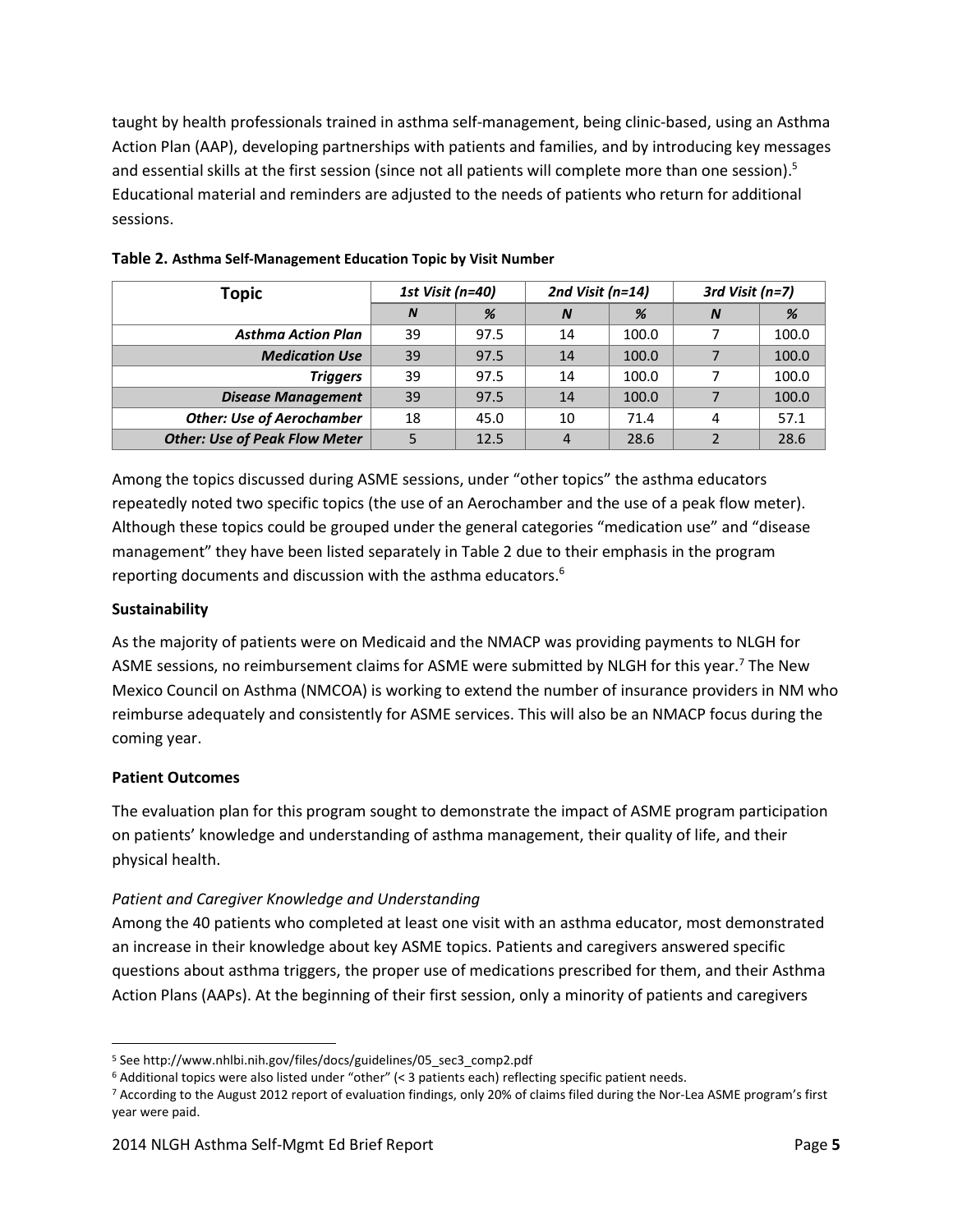were confident and competent in demonstrating essential asthma self-management knowledge and skills.

| Table 4. Patients and/or Caregivers Who Demonstrated Understanding of Key ASME Topics before |
|----------------------------------------------------------------------------------------------|
| <b>ASME Sessions</b>                                                                         |

| <b>Topic</b>                                                     | <b>Before Session</b>                             |       |               |               |  |  |
|------------------------------------------------------------------|---------------------------------------------------|-------|---------------|---------------|--|--|
|                                                                  | Patient (n)<br>Patient (%)                        |       | Caregiver (n) | Caregiver (%) |  |  |
| Demonstrated Proper Technique Using Spacers/Inhalers             |                                                   |       |               |               |  |  |
| 1st Visit (N=40)                                                 | 3                                                 | 7.5%  | 8             | 20.0%         |  |  |
| 2nd Visit (N=14)                                                 | 7                                                 | 50.0% | 6             | 42.9%         |  |  |
| $3rd$ Visit (N=7)                                                | 6                                                 | 85.7% | 6             | 85.7%         |  |  |
| Demonstrated Understanding of When to Use Prescribed Medications |                                                   |       |               |               |  |  |
| 1st Visit (N=40)                                                 | 2                                                 | 5.0%  | 7             | 17.5%         |  |  |
| 2nd Visit (N=14)                                                 | 3                                                 | 21.4% | 9             | 64.3%         |  |  |
| 3rd Visit (N=7)                                                  | 4                                                 | 57.1% | 7             | 100.0%        |  |  |
|                                                                  | Could Explain How to Use Their Asthma Action Plan |       |               |               |  |  |
| 1st Visit (N=40)                                                 | 0                                                 | 0.0%  |               | 2.5%          |  |  |
| 2nd Visit (N=14)                                                 |                                                   | 7.1%  | 8             | 57.1%         |  |  |
| 3rd Visit (N=7)                                                  | 0                                                 | 0.0%  | 7             | 100.0%        |  |  |
| Could Explain Their Asthma Triggers and How to Avoid Them        |                                                   |       |               |               |  |  |
| 1st Visit (N=40)                                                 |                                                   | 2.5%  | 5             | 12.5%         |  |  |
| 2nd Visit (N=14)                                                 | 2                                                 | 14.3% | 10            | 71.4%         |  |  |
| 3rd Visit (N=7)                                                  | 2                                                 | 28.6% | 7             | 100.0%        |  |  |

As seen in Table 4, when patients and their caregivers continued participating in ASME over multiple sessions, they often retained important information from previous visits about their medications, AAPs, and asthma triggers. However, some topics clearly required additional review during second and third sessions, such as patients' understanding of their AAPs and triggers.

Following this preliminary assessment, work with the asthma educator allowed patients and caregivers to get up to speed on topics they were not sure about when the session began, and at the end of the same session (see Table 5) many more participants were able to demonstrate their understanding: for example, the number of caregivers able to explain asthma triggers at the first visit went from five before ASME to 35 after ASME.

| Table 5. Patients and/or Caregivers Who Demonstrated Understanding of Key ASME Topics after |
|---------------------------------------------------------------------------------------------|
| <b>ASME Sessions</b>                                                                        |

| Topic                                                            | <b>After Session</b>       |        |               |               |  |  |  |
|------------------------------------------------------------------|----------------------------|--------|---------------|---------------|--|--|--|
|                                                                  | Patient (n)<br>Patient (%) |        | Caregiver (n) | Caregiver (%) |  |  |  |
| <b>Demonstrated Proper Technique Using Spacers/Inhalers</b>      |                            |        |               |               |  |  |  |
| 1st Visit (N=40)                                                 | 26                         | 65.0%  | 32            | 80.0%         |  |  |  |
| 2nd Visit ( $N=14$ )                                             | 12                         |        | 12            | 85.7%         |  |  |  |
| 3rd Visit (N=7)                                                  |                            | 100.0% |               | 100.0%        |  |  |  |
| Demonstrated Understanding of When to Use Prescribed Medications |                            |        |               |               |  |  |  |
| 1st Visit (N=40)                                                 |                            | 42.5%  | 35            | 87.5%         |  |  |  |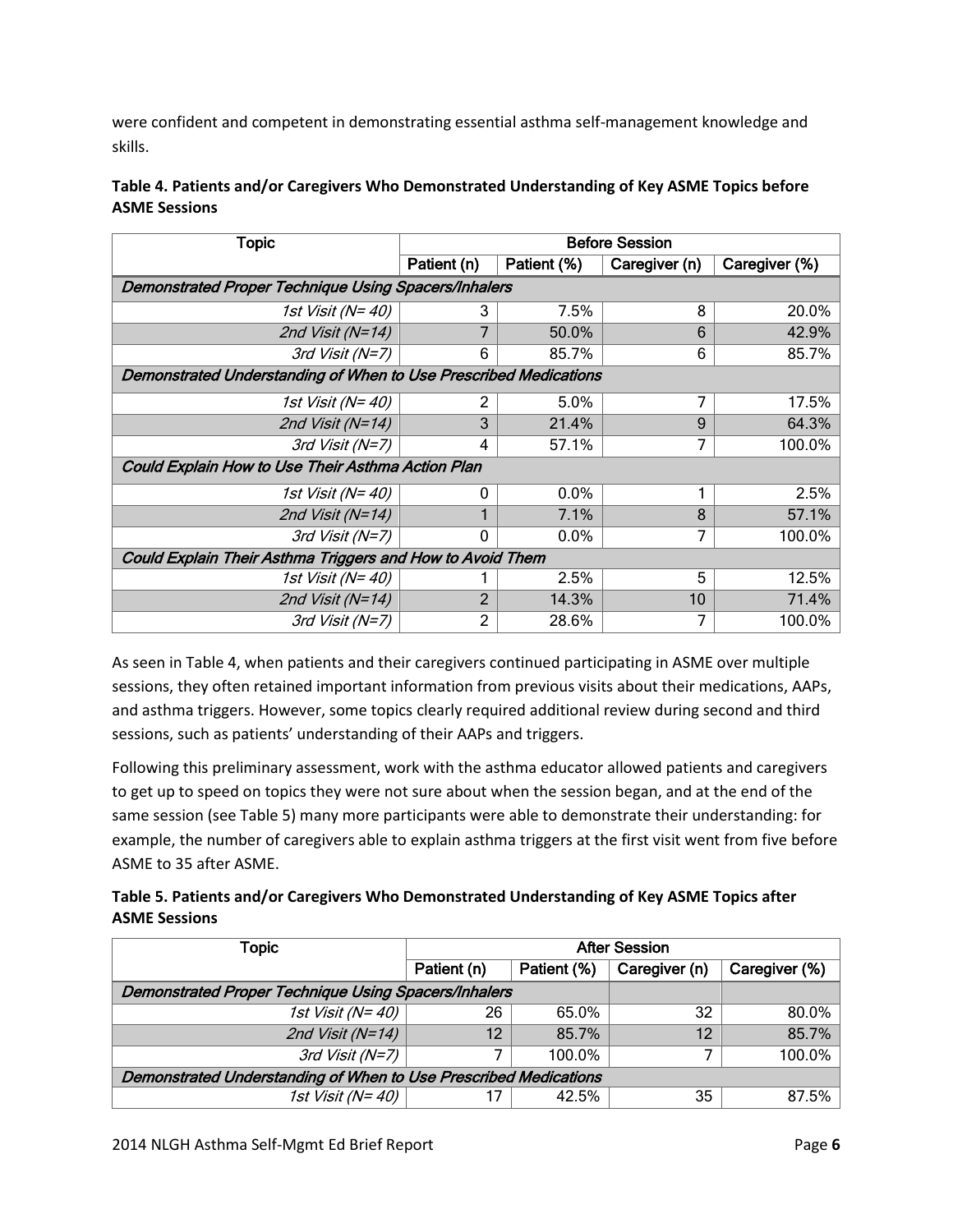| Topic                                                  | <b>After Session</b> |             |               |               |  |  |
|--------------------------------------------------------|----------------------|-------------|---------------|---------------|--|--|
|                                                        | Patient (n)          | Patient (%) | Caregiver (n) | Caregiver (%) |  |  |
| 2nd Visit ( $N=14$ )                                   |                      | 50.0%       | 13            | 92.9%         |  |  |
| 3rd Visit (N=7)                                        | 6                    | 85.7%       |               | 100.0%        |  |  |
| Could Explain How to Use Their Asthma Action Plan      |                      |             |               |               |  |  |
| 1st Visit (N=40)                                       | 10                   | 25.0%       | 32            | 80.0%         |  |  |
| 2nd Visit (N=14)                                       | 5                    | 35.7%       | 12            | 85.7%         |  |  |
| 3rd Visit (N=7)                                        | 5                    | 71.4%       |               | 100.0%        |  |  |
| <b>Could Name Their Triggers and How to Avoid Them</b> |                      |             |               |               |  |  |
| 1st Visit (N= 40)                                      | 17                   | 42.5%       | 35            | 87.5%         |  |  |
| 2nd Visit ( $N=14$ )                                   | 6                    | 42.9%       | 13            | 92.9%         |  |  |
| 3rd Visit (N=7)                                        | 5                    | 71.4%       | 7             | 100.0%        |  |  |

When considering the results in Table 5, remember the patient demographics. A majority of the patients seen during a first visit (n=21) and half of those seen for a second visit (n=7) were less than seven years old when they were referred for ASME. Expecting a six year old to be able to explain his AAP (beyond knowing he has one) is probably not realistic. However, the results for caregivers' demonstration of their understanding of key elements after each session (ranging from 80 to 100 percent) are strongly encouraging.

# *Patient and Caregiver Confidence*

Patients and caregivers were also asked about their confidence in their ability to identify their triggers and avoid them, to use a valved chamber device correctly, to decide when to use controller versus rescue inhalers, and to put their Asthma Action Plan to use. After the first visit, less than half of participants reported feeling "very confident" (range 20-40%) about each topic. Following a second visit, a majority of participants felt "very confident" (range 64-71%) about all topics except identifying and avoiding triggers (substantially lower at 29%) suggesting that this topic may need additional review.

# *Quality of Life*

l

Patients and caregivers were also asked about their perception of any changes to their quality of life (QoL) "since learning more about my asthma and how to control it." At their second visit, all 14 participants reported feeling that ASME had improved their QoL, either "somewhat" (n=6, 42.8%) or "a  $lot"$  (n=8, 57.1%). $8$ 

# *Patient Physical Health*

Asthma educators in the NLGH program have consistently used the Asthma Control Test (ACT), a brief questionnaire which has been found to be valid and reliable, to measure patients' current level of asthma management.<sup>9</sup> For patients ages 12 and older, scores on the ACT range from 5 to 25, with scores below 16 considered "very poorly controlled" asthma, scores ranging from 16 to 19 considered "not well controlled," and scores at or above 20 considered "well controlled." For patients aged 4 to 11 years, the asthma educators use the Childhood Asthma Control Test (C-ACT) which combines questions for the

<sup>8</sup> Other options (not chosen by participants) were "not sure" and "none."

<sup>9</sup> See Schatz M et al. (2006) Asthma Control Test: reliability, validity, and responsiveness in patients not previously followed by asthma specialists. J Allergy Clin Immunol 117 (3): 549-56.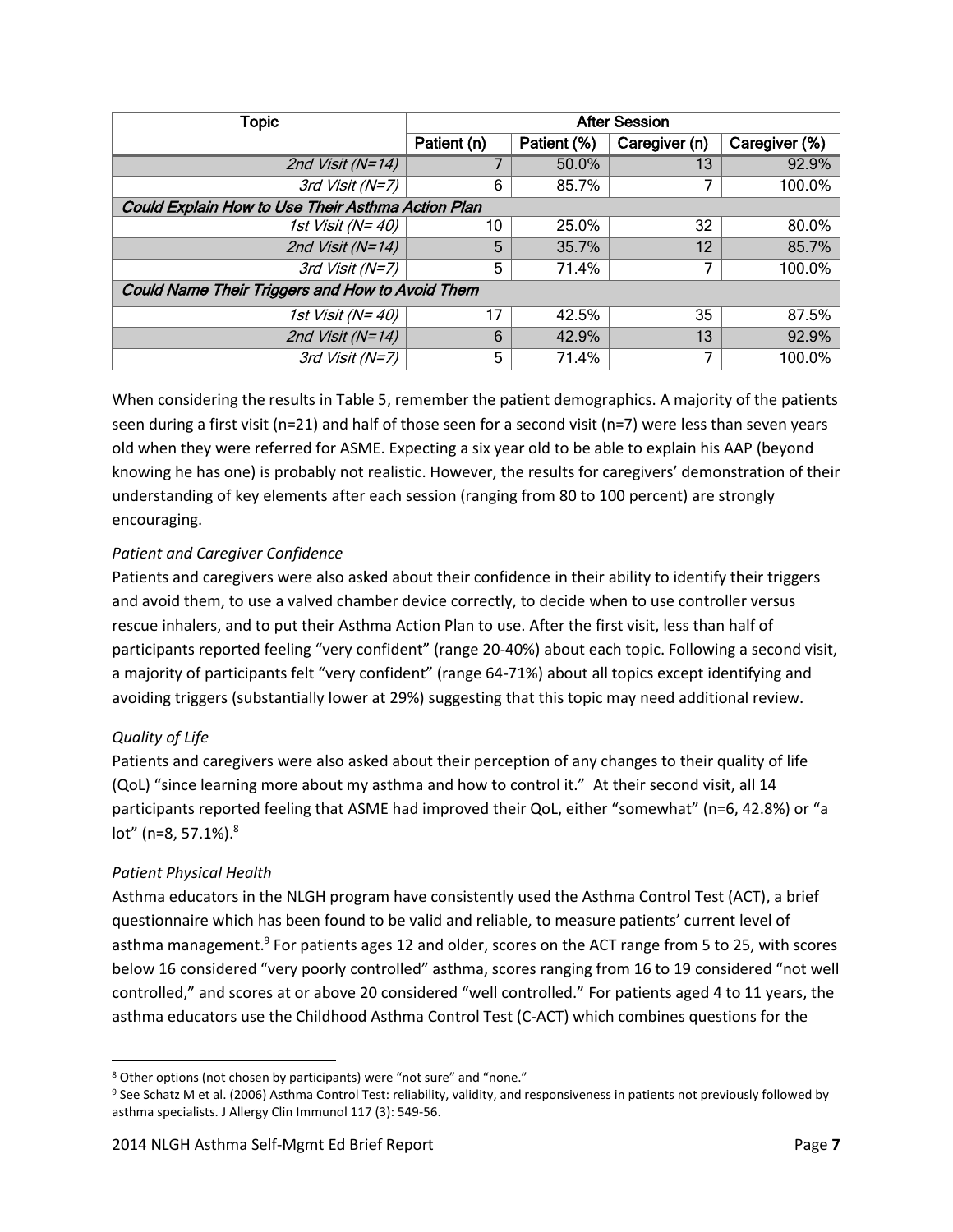patient with questions for their adult caregiver and has a range of 7 to 27. While the score cutoff for "well controlled" asthma remains the same as for the adult ACT (20 or above), the recommended cut point for "very poorly controlled" asthma is lower, at 12, with an expansion of the "not well controlled" range from 13 to 19.<sup>10</sup>

As can be seen in Figure 2, among the fourteen patients who completed a second visit for ASME, only four had ACT scores indicating their asthma was well-controlled at the first visit. Ten (71.4%) were not well-controlled. At the second visit, this number of participants with well-controlled asthma increased to nine out of 14 patients, leaving only 5 (35.7%) not well controlled.



**Figure 2. Patient ACT Acores for 1st and 2nd Visits (ACT ≥ 20, "well controlled" asthma)**

The mean ACT score increased from 17.3 to 18.8, with all patients' scores included. If the two patients who reported the highest possible ACT score (27) at their first visit are excluded, the magnitude of the increase is greater, from a mean ACT score of 15.7 to 17.9. However, due to two patients with very low scores (<10) at both visits, the mean scores remain below 20 even though the total number of patients with an ACT score in the well-controlled range more than doubled from the first to the second session.

Among the seven patients who completed three visits with the asthma educator, a similar pattern is seen, although again this is somewhat obscured by the two patients who reported the highest possible score (27) on their first visit. However, as shown in Figure 3, four out of seven patients (57.1%) had ACT

 $\overline{\phantom{a}}$ <sup>10</sup> Liu AH et al. (2010) The Childhood Asthma Control Test: retrospective determination and clinical validation of a cut point to identify children with very poorly controlled asthma. J Allergy Clin Immunol 126 (2): 267-73.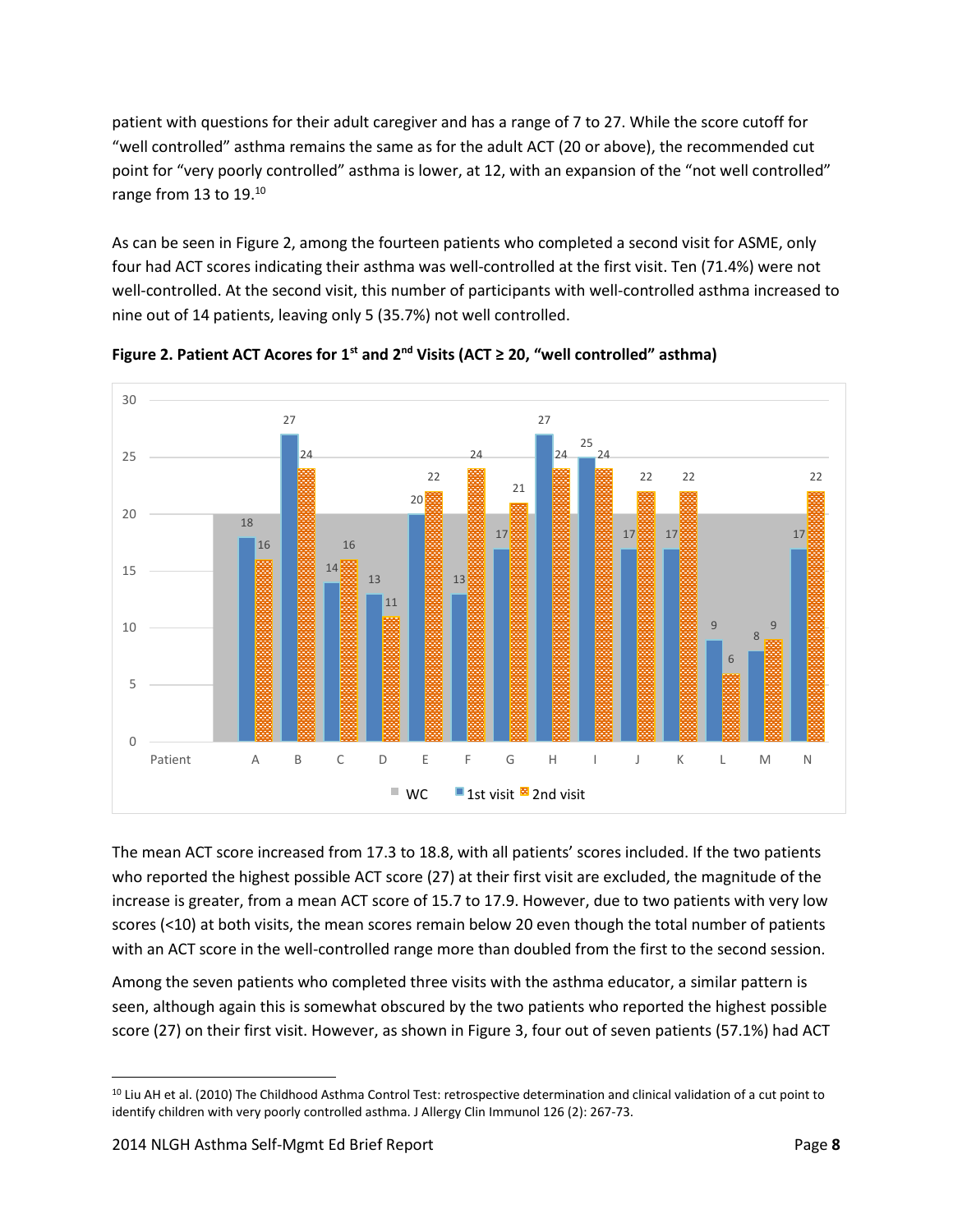scores below 20 ("well-controlled") during their initial visit, whereas during the second and third visits, only one of seven patients (14.3%) did.



**Figure 3. Individual Patient ACT Scores Tracked over Three Sessions<sup>11</sup>**

Taken as a group, these patients' ACT scores converge into the "well-controlled" range (20 to 27), with three of the four patients with the lowest scores at their initial visit showing marked improvement (an average increase of seven points). The only patient with a score below 20 for the third visit (patient G) had achieved a 22 on her previous visit, but at the time of the third visit, the patient had recently participated in the "ice bucket challenge" and was still feeling the effects.<sup>12</sup>

#### **Community Outcomes**

 $\overline{a}$ 

Among all potential community outcomes resulting from the ASME program, the reduction in ED use and hospitalizations with a primary diagnosis of asthma at Nor-Lea GH is of particular interest. Comparison of NLGH data on ED visits and hospitalizations from 2012 to 2013 suggests that asthma hospitalization rates are stable or declining slightly while the crude rate of asthma ED visits decreased from 2012 to 2013 among younger age groups (< 45 years old). The magnitude of the decrease was greatest in children (< 15 years old).

Comparison of the 2012 and 2013 ED visits with a primary diagnosis of asthma in Lea County (including all facilities, not NLGH alone) shows a statistically significant decrease in ED visits for the pediatric population who most often participated in the ASME intervention at NLGH. In 2012, the crude rate among children ages 0-14 was 128.8 per 10,000 population and the 95% confidence interval (CI) was

 $11$  Alphabetical letters used to designate individual patients are general, and not applied consistently between figures 2 & 3.  $12$  This example demonstrates the importance of having qualitative as well as quantitative data about patients, in order to put numbers like ACT scores into context. For more qualitative evidence, see the section "Narratives from Asthma Educators and Comments from Program Participants," following.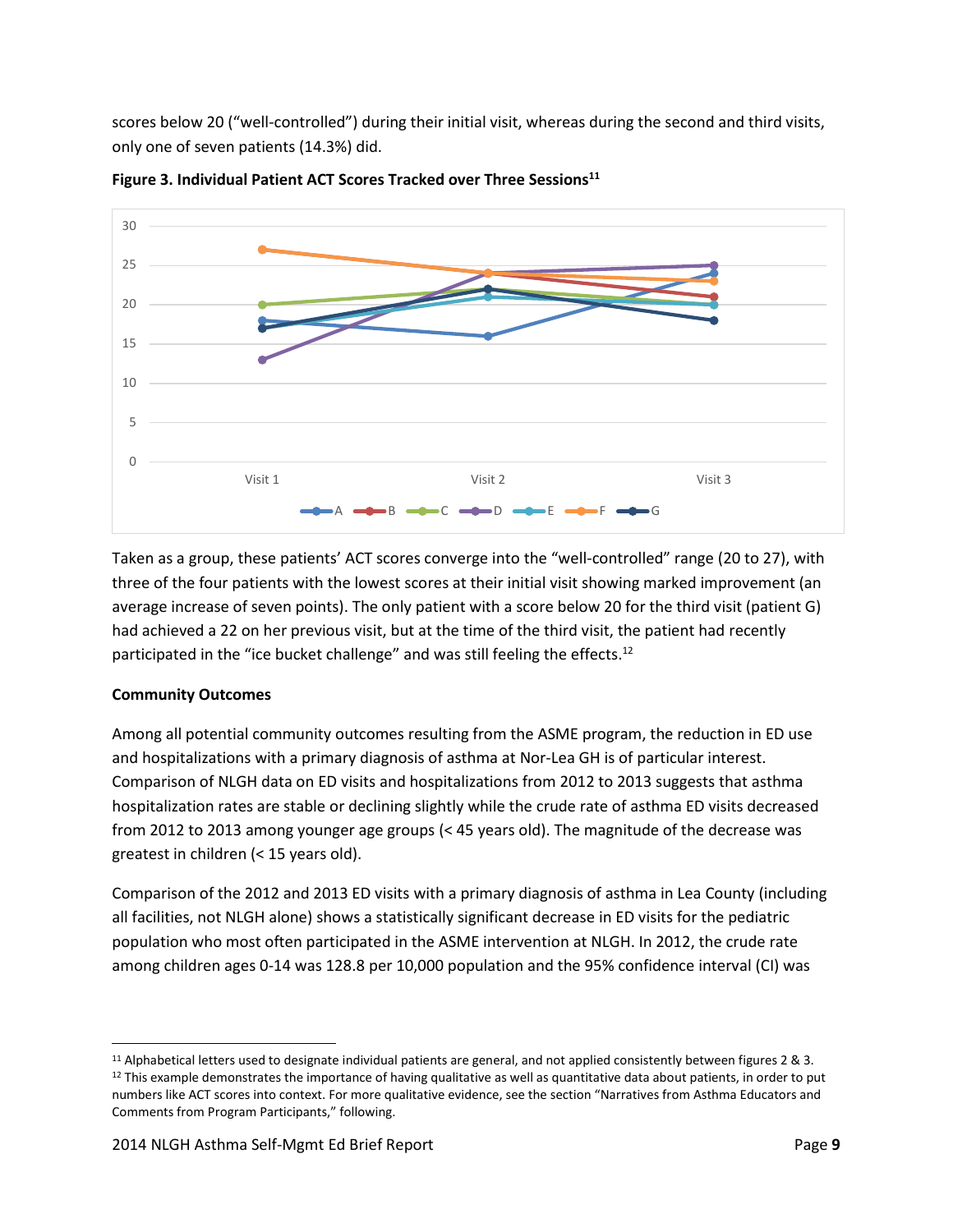111.6 to 146.0. In 2013, the asthma ED visits in the same age category decreased to 94.0 per 10,000 population (95%CI=79.6 to 108.4). This is further evidence that this intervention had a positive impact.<sup>13</sup>

#### *Healthcare utilization*

Patients and caregivers self-report better understanding of and compliance with medications (below) together with reduced use of non-routine medical services (clinic, urgent care, and ED visits) following asthma self-management education. As can be seen in Table 4, there is a dramatic decrease in the reported use of emergency or urgent services and of hospitalizations following ASME.

| <b>Type of Visit</b>               | <b>Prior to 1st visit</b><br>(previous year, all<br>patients, n=40) |             | <b>Prior to 1st visit among</b><br>returning patients <sup>14</sup><br>$(n=14)$ |     | <b>Reported after 1</b><br>visit $^{15}$ (n=14) |             |
|------------------------------------|---------------------------------------------------------------------|-------------|---------------------------------------------------------------------------------|-----|-------------------------------------------------|-------------|
|                                    | Sum                                                                 | <b>Mean</b> | <b>Mean</b><br>Sum                                                              |     | Sum                                             | <b>Mean</b> |
| <b>Emergency Department Visits</b> | 34                                                                  | 0.9         | ⇁                                                                               | 0.5 | 0                                               |             |
| <b>Hospitalizations</b>            | 10                                                                  | 0.3         | 1                                                                               | 0.1 | 0                                               |             |
| <b>Urgent Visits to HCP</b>        | 92                                                                  | 2.3         | 33                                                                              | 2.4 |                                                 | 0.1         |
| <b>Routine Visits to HCP</b>       | 150                                                                 | 3.8         | 41                                                                              | 2.9 | 11                                              | 0.8         |

**Table 4. Patients' Self-Reported Health Care Utilization before and after 1st ASME Session**

However, caution should be used in interpreting these numbers: all are self-reported and time frames are not equivalent. The second column covers the period up to a year prior to the first visit. Taken in combination with qualitative data gathered during ASME sessions (see *Narratives and Comments*  section, below) there is evidence that some program participants view the ASME sessions as directly contributing to a decrease in their need to visit the ED or urgent care, as well as increasing their sense of understanding of asthma and their ability to control asthma signs and symptoms.

# *Narratives and Comments from Asthma Educators and Program Participants*

The online reporting tool used to collect evaluation data provides spaces for the asthma educators to note additional details about each session. These brief accounts help to illustrate the value of the program to participants, particularly parents and family members of children with asthma. They also help illustrate some of the challenges in providing ASME, such as parents who do not accept their child's diagnosis or the need for medication, or who are concerned about costs.

The following excerpts (presented chronologically by month) have been taken from the patient encounter forms. 16

 $\overline{\phantom{a}}$ 

<sup>&</sup>lt;sup>13</sup> Additional years of data will need to be analyzed to detect whether this is a confirmed trend. Changes in reporting of asthma as a primary vs. secondary diagnosis, and many other factors (including environmental ones) may be affecting these calculations. In compliance with state statute, actual data for NLGH will need to be provided to the CDC by NLGH staff members.

<sup>&</sup>lt;sup>14</sup> The prior counts and means for patients who completed more than one visit are listed separately in order to demonstrate that they are similar to those for all patients and to enable comparison with the healthcare use reported by these patients after having completed an ASME session.

<sup>&</sup>lt;sup>15</sup> This includes all utilization reported at visits 2 or 3 by all patients who completed a second or third session.

<sup>&</sup>lt;sup>16</sup> Excerpts have been lightly edited. Spelling and capitalization has been silently corrected, grammar has not. In the data collection tool used in 2013-14 there are two free response fields. // indicates a change in report field from the earlier segment.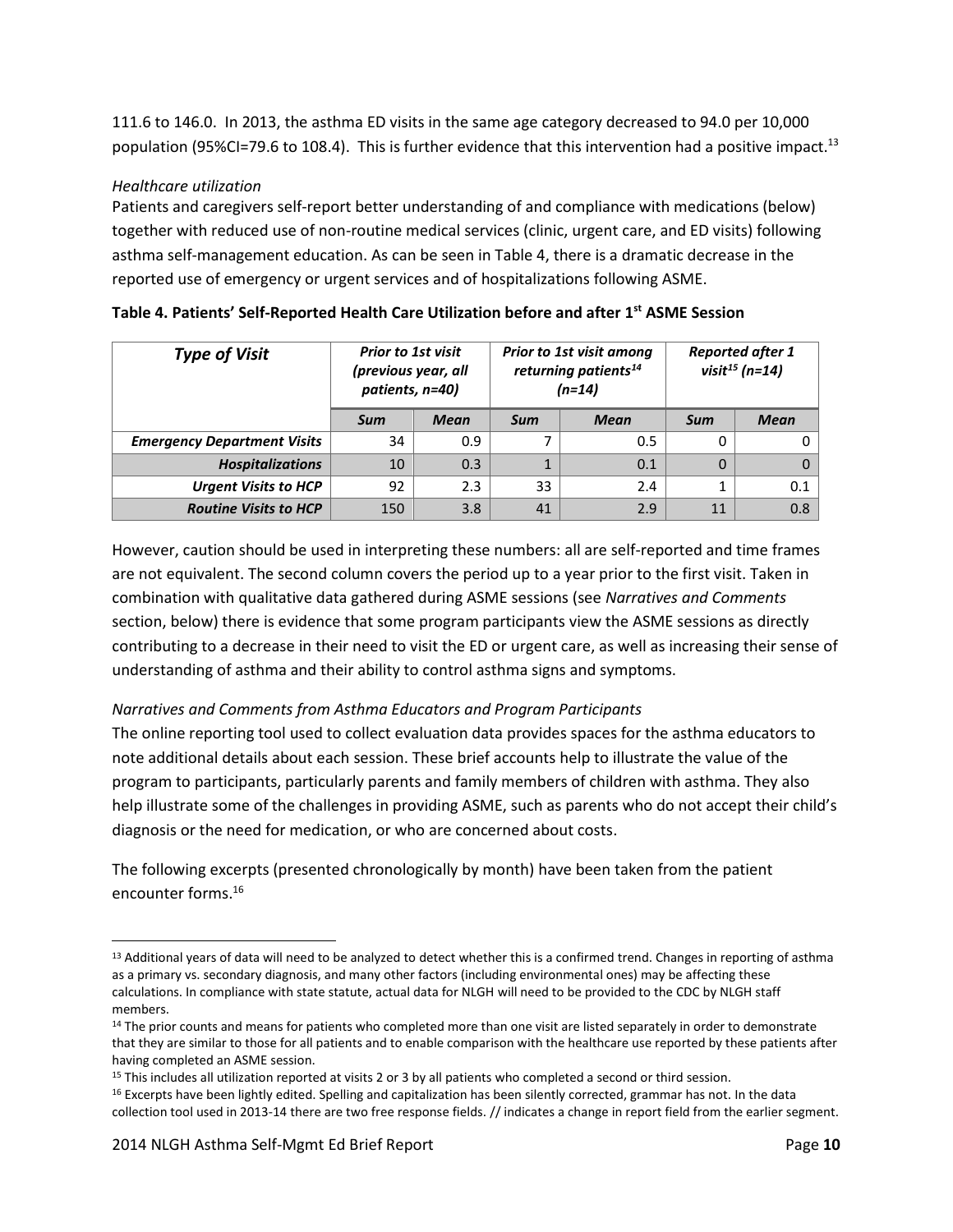- (February 2014) Grandmother states she is very happy with the program… the knowledge obtained has been very beneficial to her and her daughter. She states her daughter did not administer patient's medication for almost one week and patient started coughing. Grandmother reminded her about what they learned and once medication was started again the cough subsided in a couple of days. // [Post education session] Patient was able to demonstrate use of inhaler and Aerochamber. Patient has a very good technique. Grandmother also stated that without the knowledge obtained in this program they would have stopped the medication and been back and forth to the doctors.
- (March 2014) Mother and father not convinced of their son having asthma. They state their other children cough also. He just coughs more than they do. // [Post education session] After the asthma education session parents verbalized understanding and are now comfortable with their son being diagnosed with asthma. They now have a better understanding of what asthma is.
- (April 2014) Mother states that she has noticed a difference with asthma symptoms since using Flovent BID. Patient had a cough for a few days but she followed the AAP and did not have to follow up with doctor.
- (June 2014) Mother and patient very eager to learn. Educated mother in Spanish and patient in English.
- (June 2014) Patient had difficulty using the Peak Flow meter proficiently. Patient was able to demonstrate proper technique after observing demonstration.
- (July 2014) Post asthma education, mother states she is very happy she came and she will be compliant with all medication and start using the Aerochamber. She did not believe it could make a difference. She states she is very happy that there is an education program.
- (July 2014) Mother states her daughter's Medicaid does not cover patient's over the counter [OTC] allergy medication… she may not be able to afford it. During visit I called the pharmacy and confirmed that her insurance does not cover OTC medication. After researching found that Family Dollar's generic cost for 30 day supply costs \$3.50 to \$5.00. She states she can afford to spend that amount every month.
- (August 2014) Mother was very eager to learn and very happy that this program exists. Her daughter has had asthma since she was three years old [patient is now a teenager] and she has never before today had an understanding of what asthma really is.
- (August 2014) Patient [a teenager] came in symptomatic today. She states she started coughing three days ago but today her cough is worse… her peak flow was 350 in the morning and 300 at noon. Her peak flow at time of session was 250. She is in her yellow zone. Patient initiated AAP. Post rescue inhaler use, peak flow at 280. Patient will continue to follow AAP. Mother was very impressed to see the AAP really works.
- (September 2014) Mom hasn't been giving the Flovent or Albuterol as prescribed. She verbalizes she can't remember the last time she gave the Flovent. She is aware that she should give Albuterol as needed. She is unaware of what each medication does and the importance of taking the Flovent daily. Post education session: Mom is able to distinguish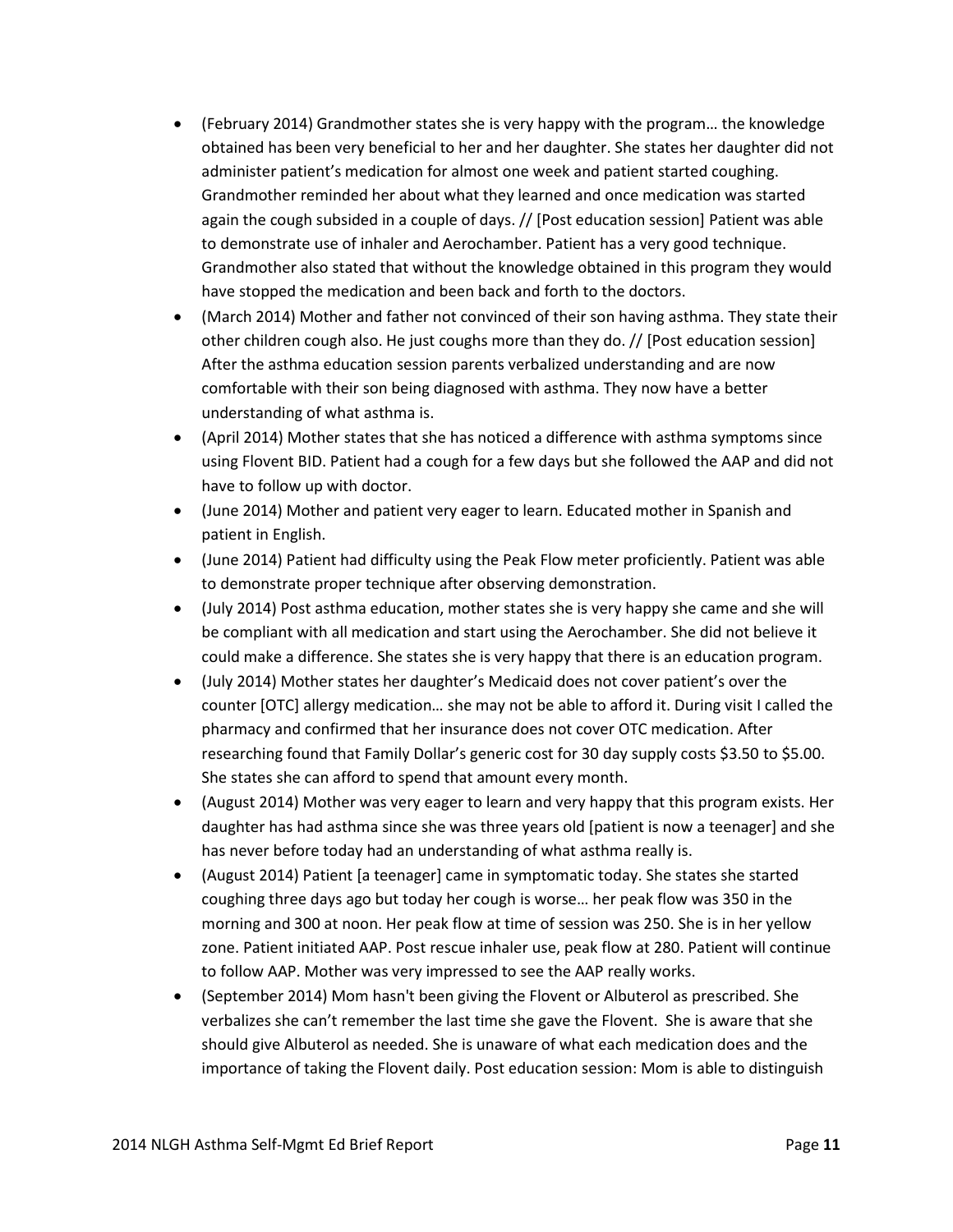between quick relief medication and long acting medication. She understands the Asthma Action Plan and verbalizes she will begin giving the Flovent as prescribed.

Among the other challenges noted by the asthma educators, the most common ones would be familiar to patient counselors and health educators who see patients in almost any clinical context, particularly patients and/or their parents who forget to bring their medications or a list of their prescriptions to their sessions.

# **Discussion and Recommendations**

Although the number of patients seen during the initial months of the new ASME program cycle was small, the robust increase in the number of patients seen during late summer and early fall are highly encouraging for the program's continuation.

Sustainability continues to be a challenge. Having trained asthma educators on staff at NLGH (a goal of the 2011 pilot program) makes the provision of ASME easier than having a traveling AE-C only available during a limited range of dates and times. However, the limited number of health insurance programs which provide reimbursement of claims for asthma education activities and patient self-management makes expansion and replication of the program less likely to take place without system-wide change. The NMCOA is currently (November 2014) working to collect up-to-date information about which insurers are reimbursing and where other insurers currently stand on the issue. In addition, the NMACP has begun discussions with representatives of insurance providers, managed care organizations, and other medical groups to address this issue.

The recommendations which follow are drawn from the evaluation findings.

- The ACP should continue supporting NLGH in providing ASME to patients
- The ACP should continue to evaluate the program and strengthen the evidence of success by including local surveillance data and review of patient medical records
- The ACP should continue to present findings from the NLGH program to partner groups, including NMCOA, and consider expanding presentations to key decision makers (hospital systems, insurance providers) and additional groups at the regional and local level
- The ACP should create and disseminate factsheets on the NLGH and other self-management programs in NM, on an annual basis
- The ACP should continue to support asthma management training for HCPs
- The ACP should partner with NLGH communications and outreach staff to make additional use of media options for communicating the success of NLGH's ASME program

# **Conclusion**

Since 2011, when this asthma self-management education program was originally developed, the NMACP has supported Nor-Lea General Hospital's commitment to improving asthma care and empowering patients and caregivers to manage their chronic disease, reducing their need to access emergency care and improving their quality of life. The 2013-14 findings continue to support the value of this program to the participants.